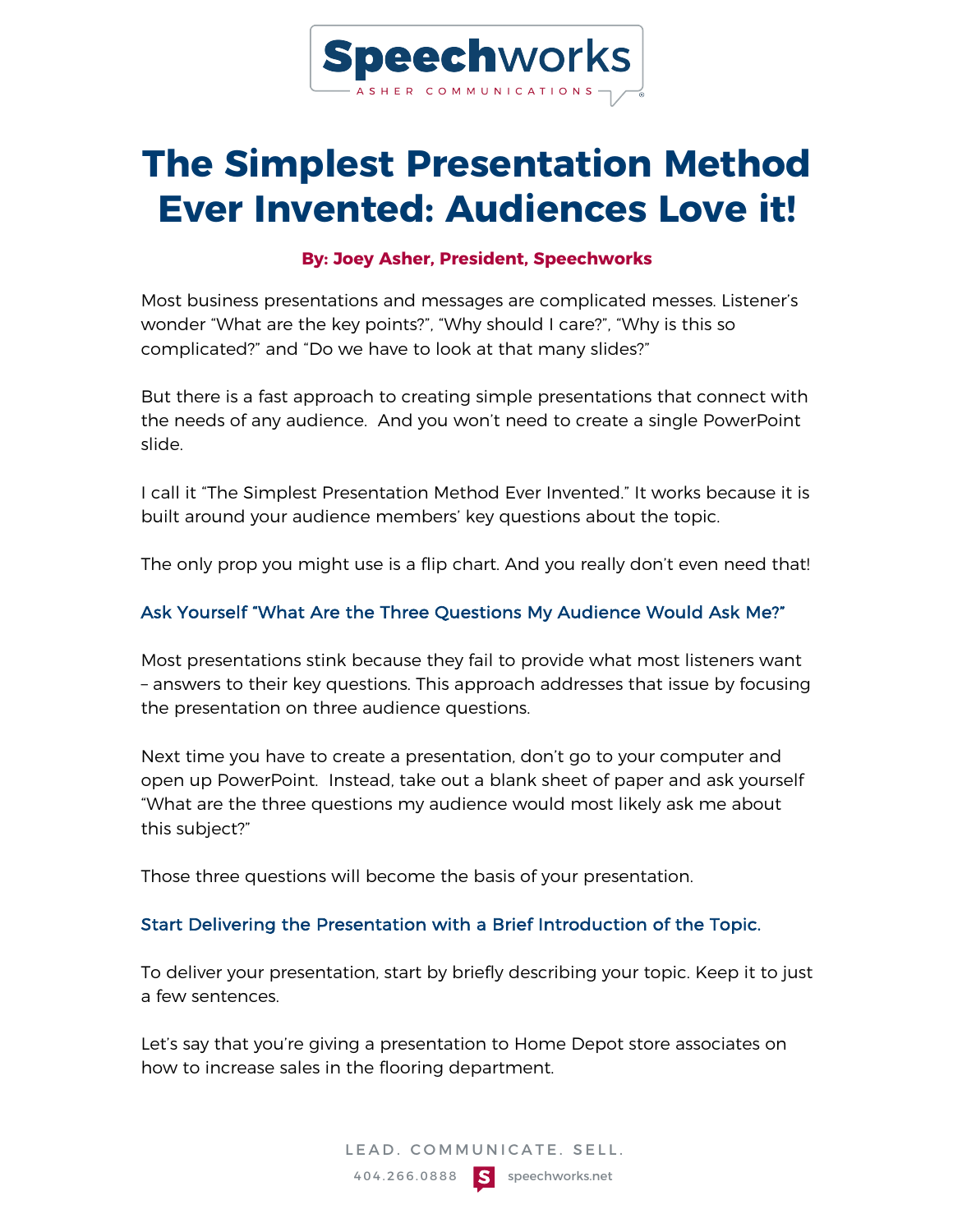

So, you might start like this:

We all want to grow revenues so that we can increase our profit sharing! Today, I'd like to talk about how we can do just that by growing sales in flooring and throughout the store.

# After Introducing the Topic, Introduce the Questions.

Once you've given an overview of the topic, preview your presentation for your listeners by telling them the three questions you plan to address.

It might sound like this:

If I were you, I'd probably ask three questions.

- Which customers should I approach?
- What questions should I ask to drive sales?
- How do I close the deal?

As you introduce the questions, you can write them on a flip chart. But that's not even necessary so long as you state the questions slowly and with clarity.

## Then Go Back and Answer the Three Questions.

In the body of your presentation, answer the questions in as much or as little detail as you feel is necessary.

Be sure to start each section by repeating the question. It's OK if it sounds redundant. The goal is clarity. Your listeners will appreciate how easy it is to follow you.

The best way to answer each question is to give a simple answer in the first sentence or two. Then elaborate as much as you'd like.

It might sound like this.

So, let's talk about the first question; Which Customers should I approach?